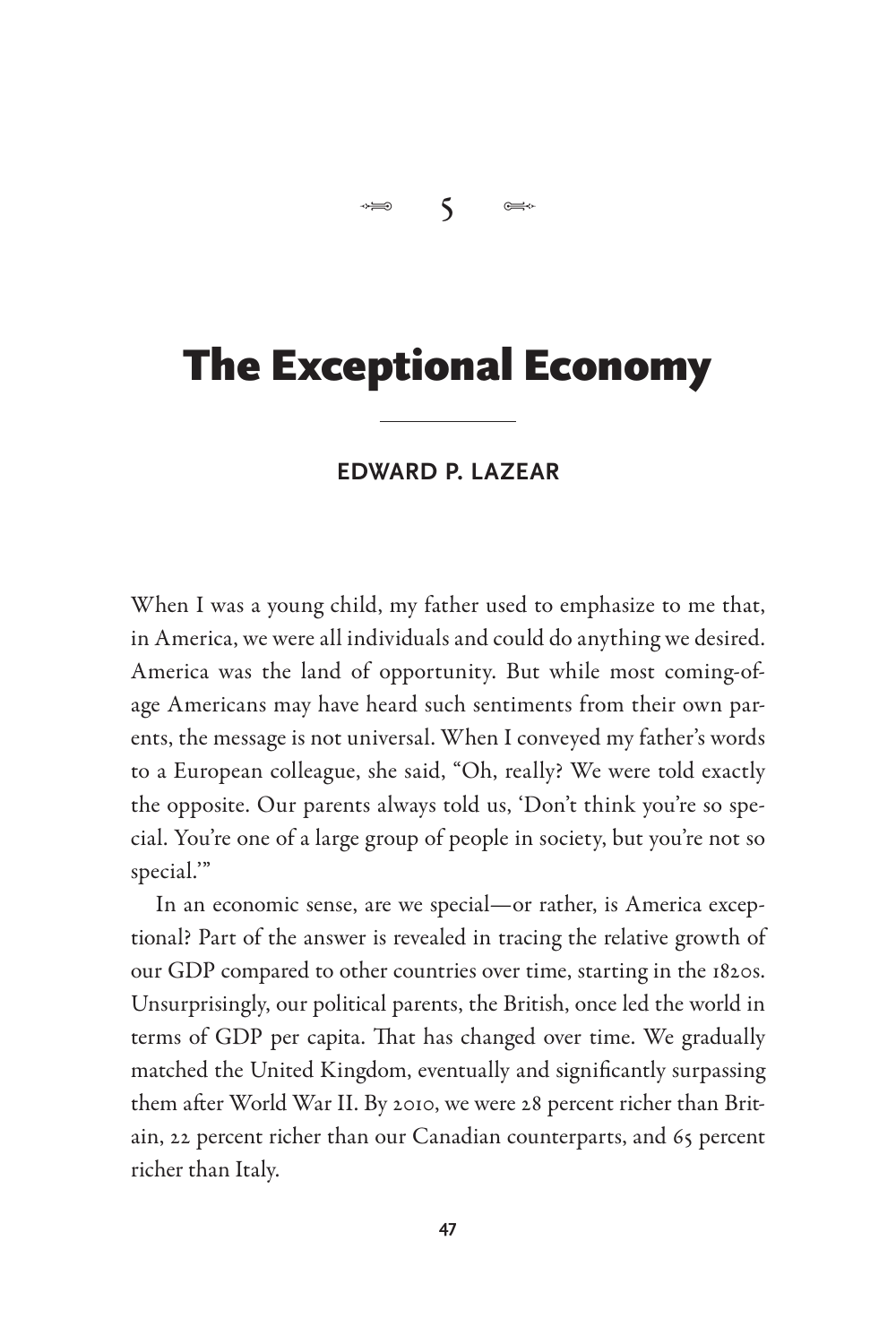## **Edward P. Lazear**

When assessing the American economy, economists and noneconomists alike care first about whether the economy offers the prospect of a good living or healthy wages. A related concern is a desire for job security. Does our labor market offer us freedom from the worry that our source of income is in jeopardy? And finally, the third factor addresses the long- term wish that our children be able to live better than we do. We want our economy to afford continual opportunity, and we want our children to be upwardly mobile.

The American economy has done quite well in terms of both income levels and growth. What about job security? The unemployment rate is one measure of job security. Over the last thirty years, the unemployment rates in the United States, on average, have been lower than just about every comparable country in the world. The one exception to this statement is Japan. Japan has exceedingly low unemployment rates, and it is entirely reasonable to ask why we are not surpassing them in this metric. One possibility is that Japan's unemployment rate is actually too low. Japan has a somewhat stagnant, impacted labor force that may have too little labor market churn. The United States has low unemployment rates but also has one of the most dynamic labor forces in the world.

Most American children actually do better than their parents despite the rhetoric and fears to the contrary. According to a dataset called the Panel Study of Income Dynamics, 84 percent of children are earning more than their parents in real buying- power terms, which corrects for  $in$ flation.<sup>1</sup>

Ninety- three percent of children in the lowest quintile—that is, the people whose parents were in the bottom 20 percent—do better than their parents. That is not so surprising. It is easier to rise to the top when starting from the bottom. But even among the top 20 percent, 70 percent of children do better than their parents.

In terms of mobility, is it possible for Americans to move up, or are we stuck where we were born? The answer is that we move up very successfully. Of the people who are currently in the top 20 percent of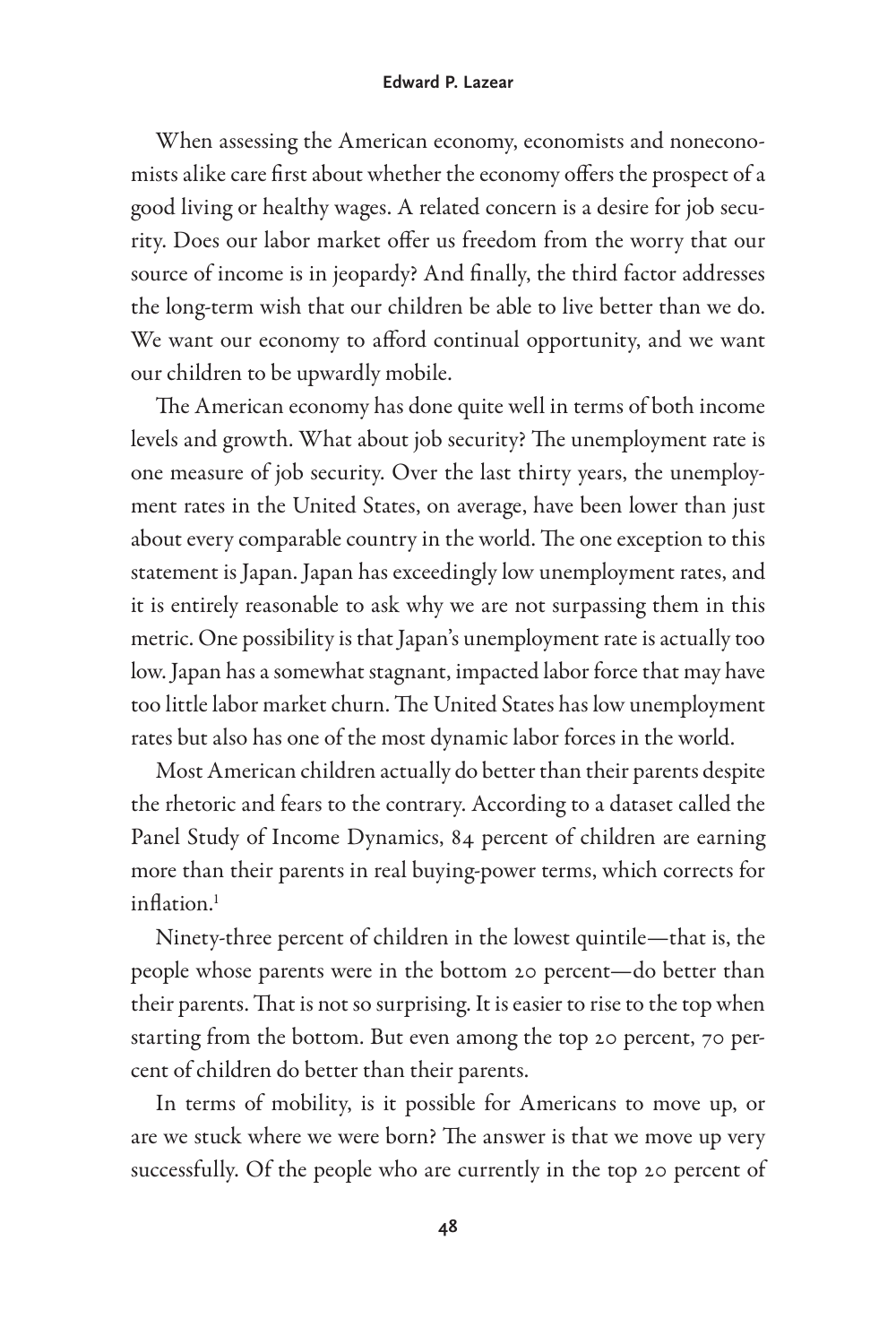earners in the United States, 60 percent came from families that were in quintiles other than the top 20 percent. If it were purely random, 80 percent would come from the other quintiles because 80 percent by definition are in the other four quintiles.

To be fair, America has been criticized for some lack of mobility across generations, and this is particularly true within certain communities, especially among the poorest individuals in our society. There is some tendency to get locked in. But most of income is not explained by birth, and that is not a strictly American phenomenon. For example, in Canada, the leader in mobility, 95 percent of income is not determined by parental income. Factors other than parents' income account for 95 percent of variation in personal income in that country.

In the United States, that figure is lower, but it's still 78 percent: the bulk of where you end up in the economy is independent of where you were born in terms of your income or your status. Despite the fact that we're not doing quite as well as some other countries in this measure, we actually do very well in terms of mobility albeit less well than some other countries.

The best indicator of whether we are exceptional is the market test. Are people buying our products? Do people want to come here? There are four times as many people in the queue for a green card as are actually issued one in any given year.2 We are the team everybody wants to play for.

A survey of Europeans asked in which country respondents would prefer to work.<sup>3</sup> The largest number chose the United States. We do not see Russia or China on that list. We remain the choice destination. People are putting their money where their mouths are, and this tells us that the United States is exceptional.

What are the ingredients that have made our economy so successful over time? There are a number of factors. There are four clear factors: we are industrious; we are a mobile society; we are welcoming; and, compared with others, we have light regulation and low taxes.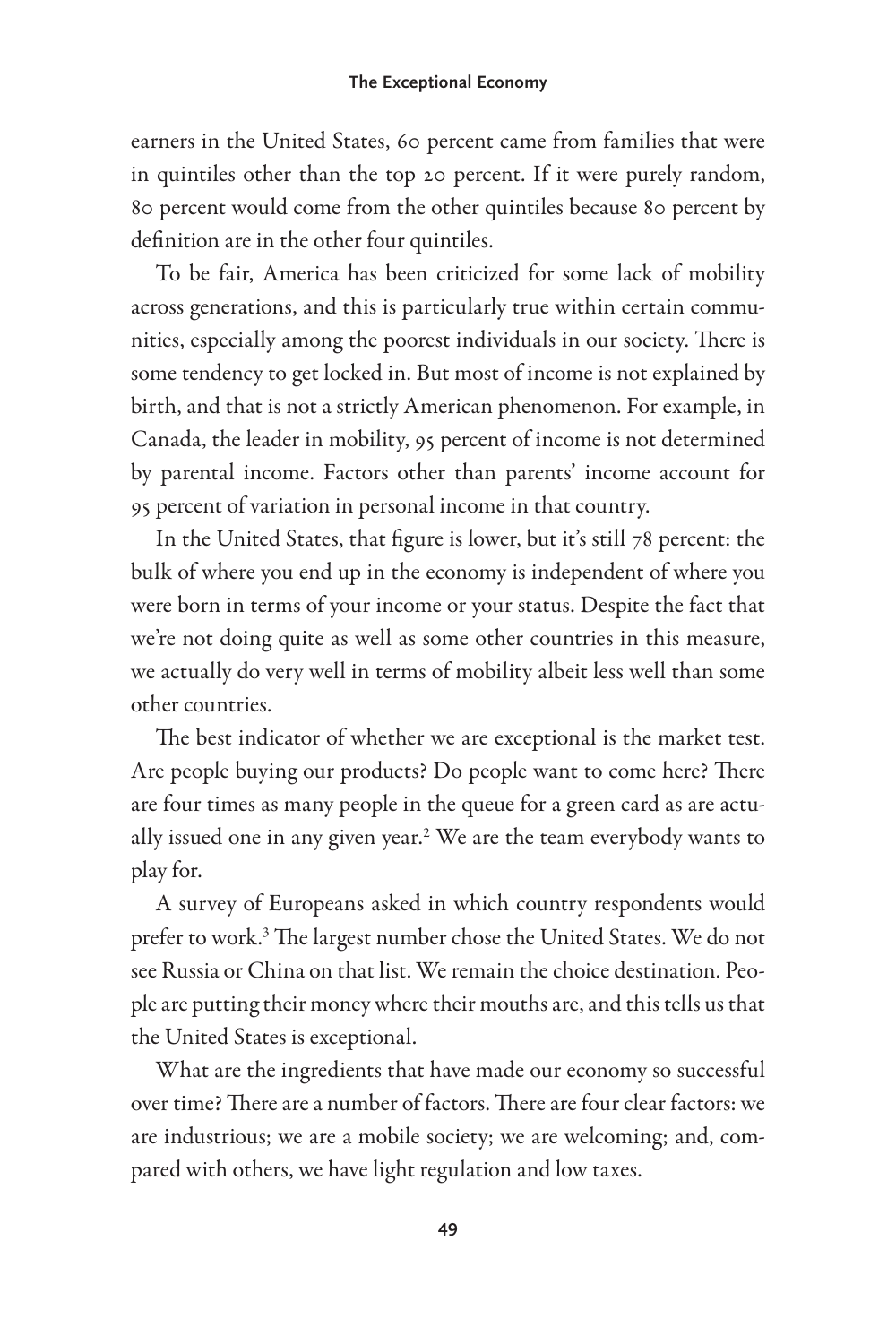## **Edward P. Lazear**

Tocqueville wrote, "The state of things is without parallel in the history of the world. In America, everyone finds facilities unknown elsewhere for making or increasing this fortune, the spirit of gain is always eager, swayed by no other impulse but the pursuit of wealth." Tocqueville admired Americans' pursuit of wealth, an attribute that some view negatively these days.

Tocqueville was really affirming a position that was articulated decades earlier, in 1776, by Adam Smith in *The Wealth of Nations*, where he argued that people acting in their own interest will, like an invisible hand, help the economy grow and move things forward. Tocqueville had never seen a country that had people working to move this invisible hand along as successfully as in the United States.

That remains true. We work harder than our counterparts. Figure 1 shows the average number of hours worked per person in the workingage population.<sup>4</sup> This is not merely the average number of hours worked among workers. It takes the total number of hours that people are working and divides that number by the population, so having a large percentage of our population employed is one reason why our average hours of work among those who can work is so high.



**Figure 1. Average Hours Worked Annually per Person, 1991–2014**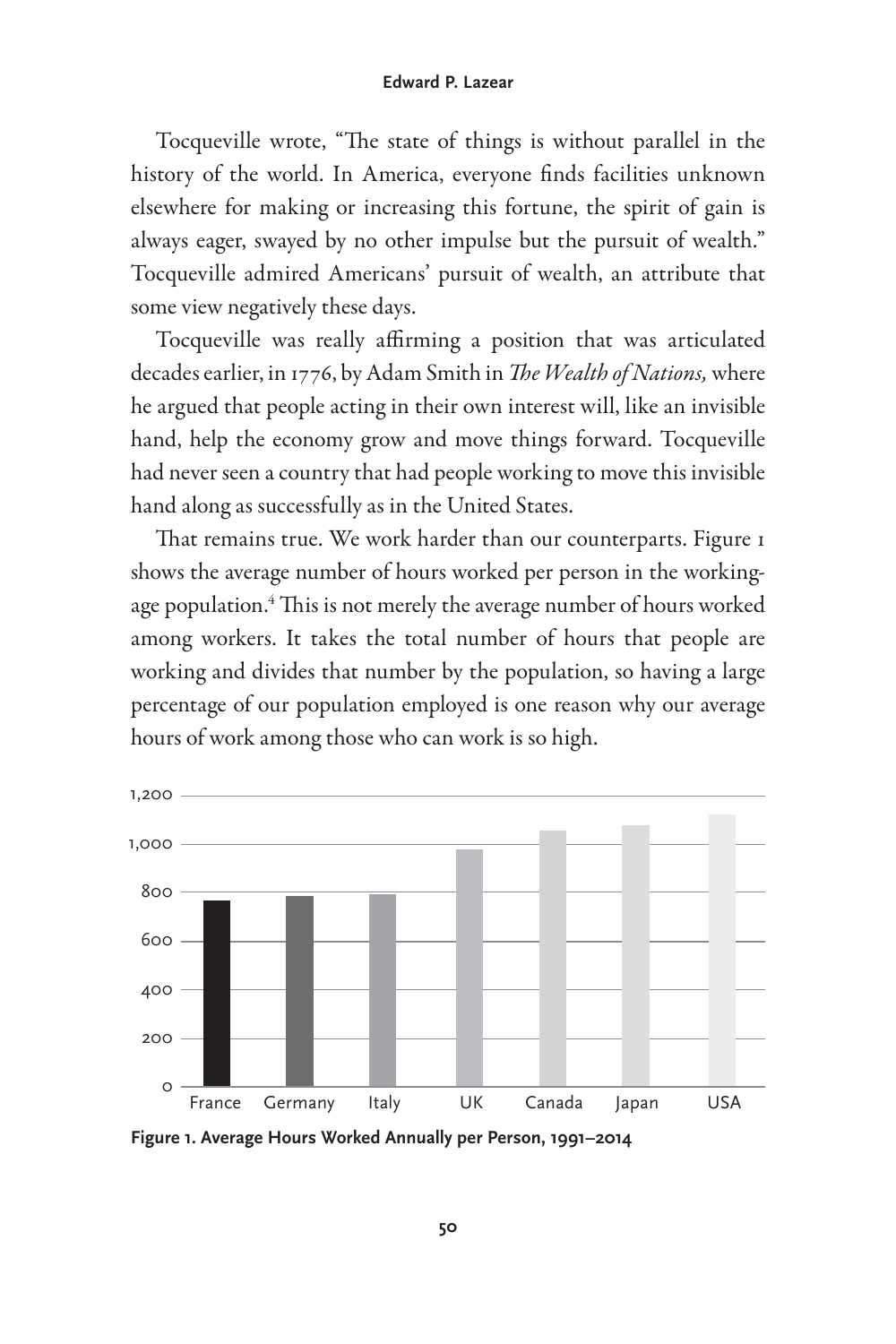#### **The Exceptional Economy**

Japan used to lead in this regard for a significant period after World War II. But in the last couple of decades, the United States has passed Japan. We have both high labor force participation and hours of work. Some may believe we are working ourselves to death. But I view it positively. Wealth has not made us lazy. We still seem to have the drive that was required to make the economy and the country grow throughout our first two hundred years.

We also work hard in school. We invest very heavily in education and human capital. Not only is it true that we lead the big countries in terms of average levels of schooling right now, but we did so early on. We had compulsory schooling up to age sixteen before almost all the other countries in the world did. We recognize the value of education and of investing in human capital, and we were willing to put resources behind that view.

Education is an important driver of geographic mobility, and there our numbers are impressive. In any given year, 16 percent of the US population has moved, compared to 7 percent in the European Union.<sup>5</sup> If a good job comes up on the other side of the country, Americans are willing to take it. Europeans historically have been less likely to move. And geographic mobility is an important determinant of economic growth. When I was growing up here, California had 10 million people. It now has three and a half times that. It still has very rapid expansion, manifesting a mobility westward from the east. There were tremendous opportunities on the West Coast, and Americans moved to take advantage of them.

An example of another kind of mobility that was extremely important in the development of this country is the migration of African Americans from the rural South to the urban North, which took place starting in the late 1940s and continued throughout the 1980s and 1990s. Cities such as Detroit, which started out with very low African American populations, became very highly African American, in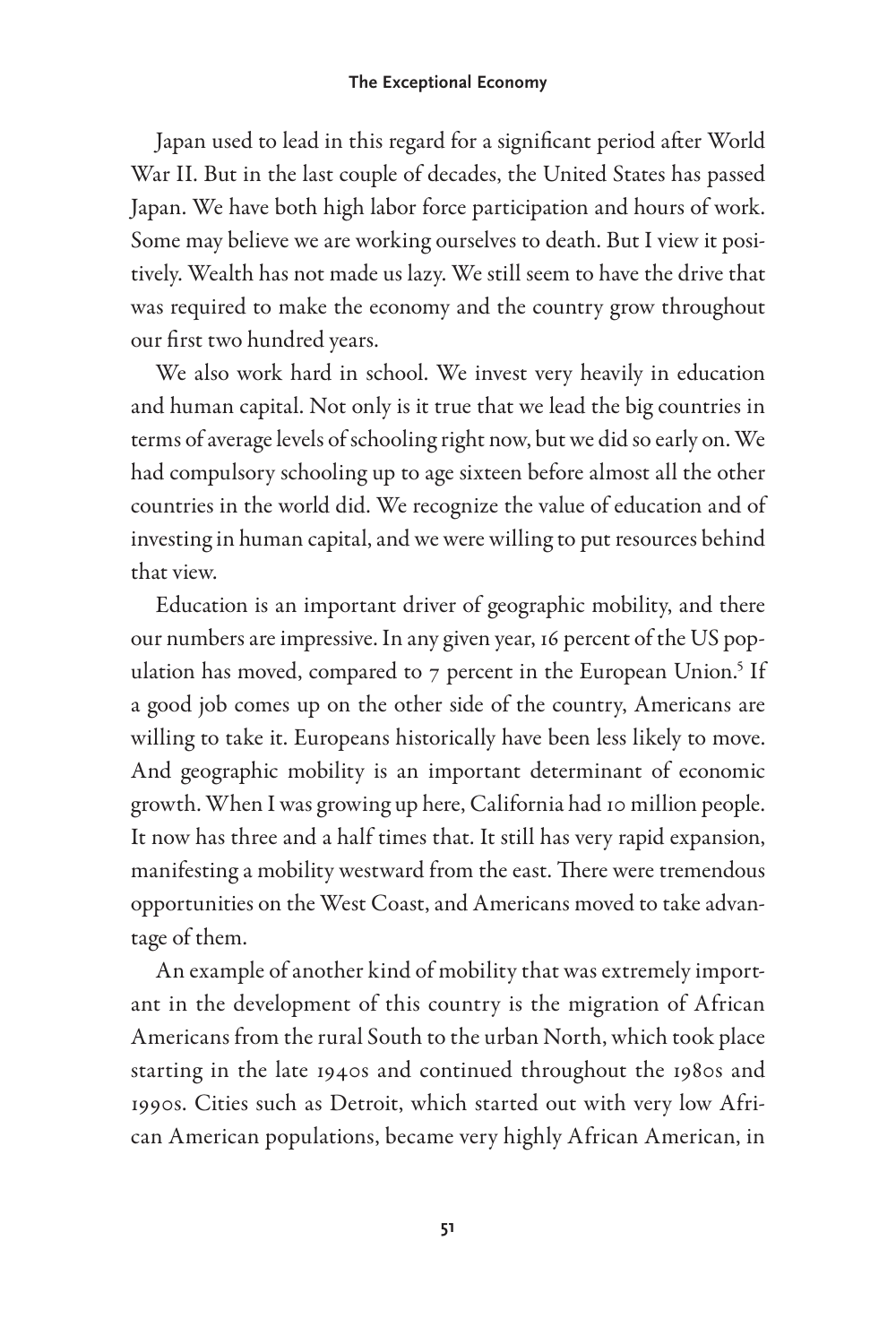## **Edward P. Lazear**

large part because of economic opportunities in manufacturing. More recently, we have seen the reverse: mobility back down to the urban South, adding to the growth of cities such as Dallas, Houston, Miami, and Atlanta. This is an exceptional American phenomenon.

In addition to geographic mobility, we enjoy job mobility. In any given year, about 60 million people are hired, which is two-fifths of the labor force. At the same time, 58 million are separated. Labor market churn helps move workers to their most productive use. We lead the world in this type of mobility. Ten years ago, a colleague and I did a book in which we looked at a dozen countries and compared this laborforce mobility. Some other countries also do fairly well in this respect. Denmark, surprisingly, is a very mobile and quite open labor market. We are the leaders.

America is exceptional in the opportunities it offers immigrants. Of all countries, including Canada, we are the only one where the unemployment rate among the foreign born is lower than that among the native born. Our immigrants actually do better in finding jobs than does the native-born population. We remain a welcoming nation.

This good news is related to our relatively light labor regulation. Employment at will essentially implies that the employer is free to decide whether or not you work for that firm. This is less true in Europe, where layoffs cannot happen without compensation. That seemingly just approach has consequences. In Spain, for instance, employers have to give a laid-off employee six months of pay if they are laid off after ten years of service. In Italy, it's about \$2,000 for three years of service. As a reaction to that, firms in these countries have lowered their hiring rates dramatically. If a company fears that it cannot lay off a worker, it is less likely to hire in the first place.

As a result, European companies have moved toward temporary employment contracts. In France today, virtually everyone is hired into a temporary job. People who stay in the jobs for long enough become permanent, and this frequently results in inefficient termination. Just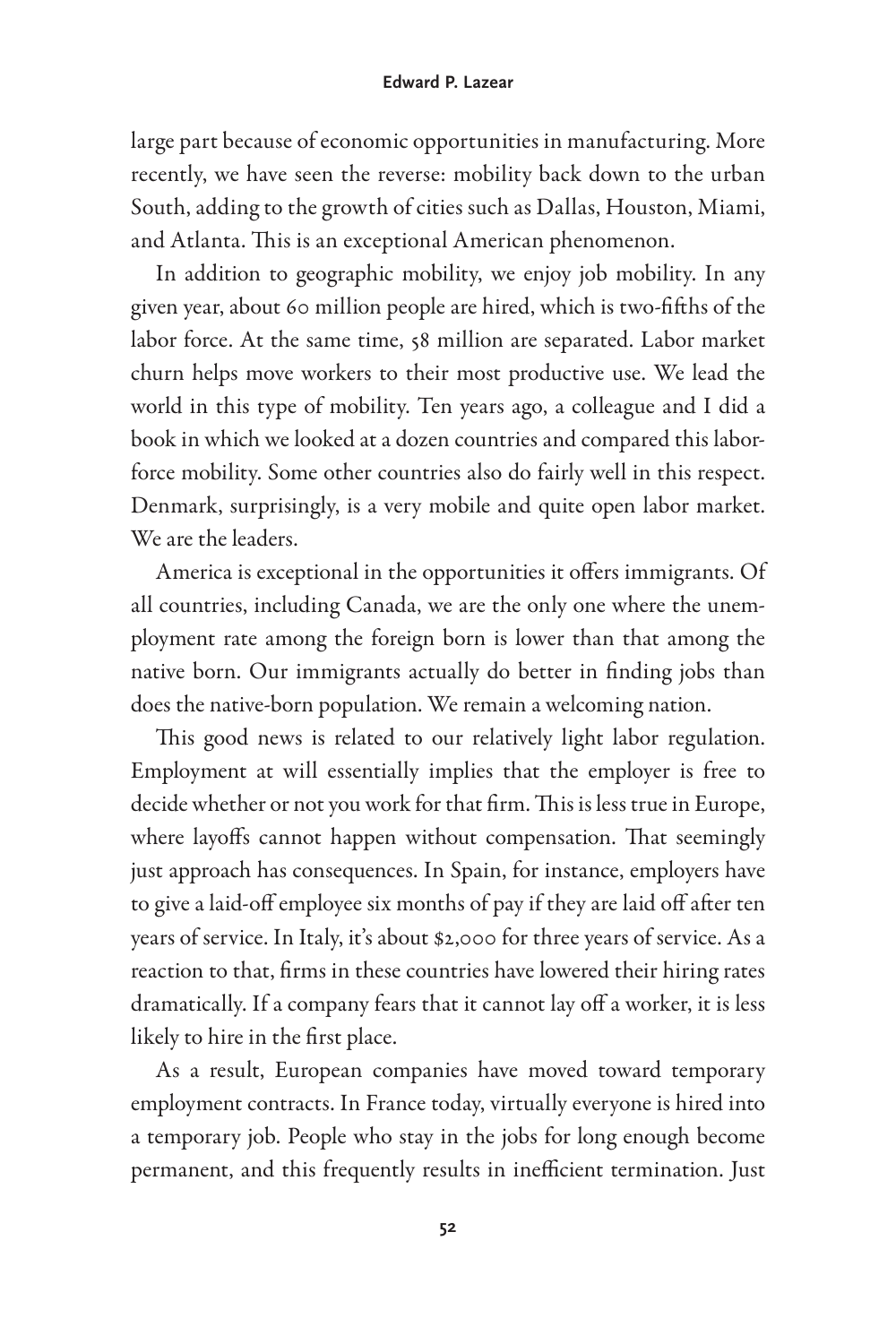when the worker is getting good at the job, he is terminated so the employer does not have to make him a permanent employee.

America has also had historically light taxes. The ratio of combined state, local, and federal tax to GDP in the United States is 26 percent. In France, the figure is 45 percent.<sup>6</sup> By international standards, our taxes are still quite low.

There are also less quantitative elements that differentiate our economy from other economies in the world. We are much less tolerant of economic class welfare than most economies. We do not have labor parties in the United States. Socialism has never taken off here. Even the union movement in the United States is thought of as one of business unionism, as opposed to social or revolutionary unionism.

Sam Gompers, the founder of the American Federation of Labor, said he believed that management and workers could get together to reach beneficial understandings—to get the job done with a fair day's work for a fair day's pay. Other countries have revolutionary unionism, which is essentially the desire to displace, rather than work with, capitalists.

Finally, new money tends to dominate old money in this country. The Fortune 500 firms in 1955 did not include McDonald's, Walmart, Apple, CVS, Microsoft, Amazon, Home Depot, or United Health Group. All these firms are now among the top twenty firms in the country, with a number in the top ten. None of these firms existed in 1955.

The same is true of individual wealth. A hundred years ago, the group of richest families in the country consisted of well-known names such as Sloan, Carnegie, Ford, and Getty. Their descendants are probably still pretty wealthy, but the group of big names today is dominated by Buffett, Gates, Ellison, Bezos, Koch, Zuckerberg, Bloomberg, Walton, and Page—names that were unknown two or three decades ago.

Is this mobility a stable element of American economics, or has it changed over time? Consider President Obama's response to a question by Edward Luce of the *Financial Times* about whether America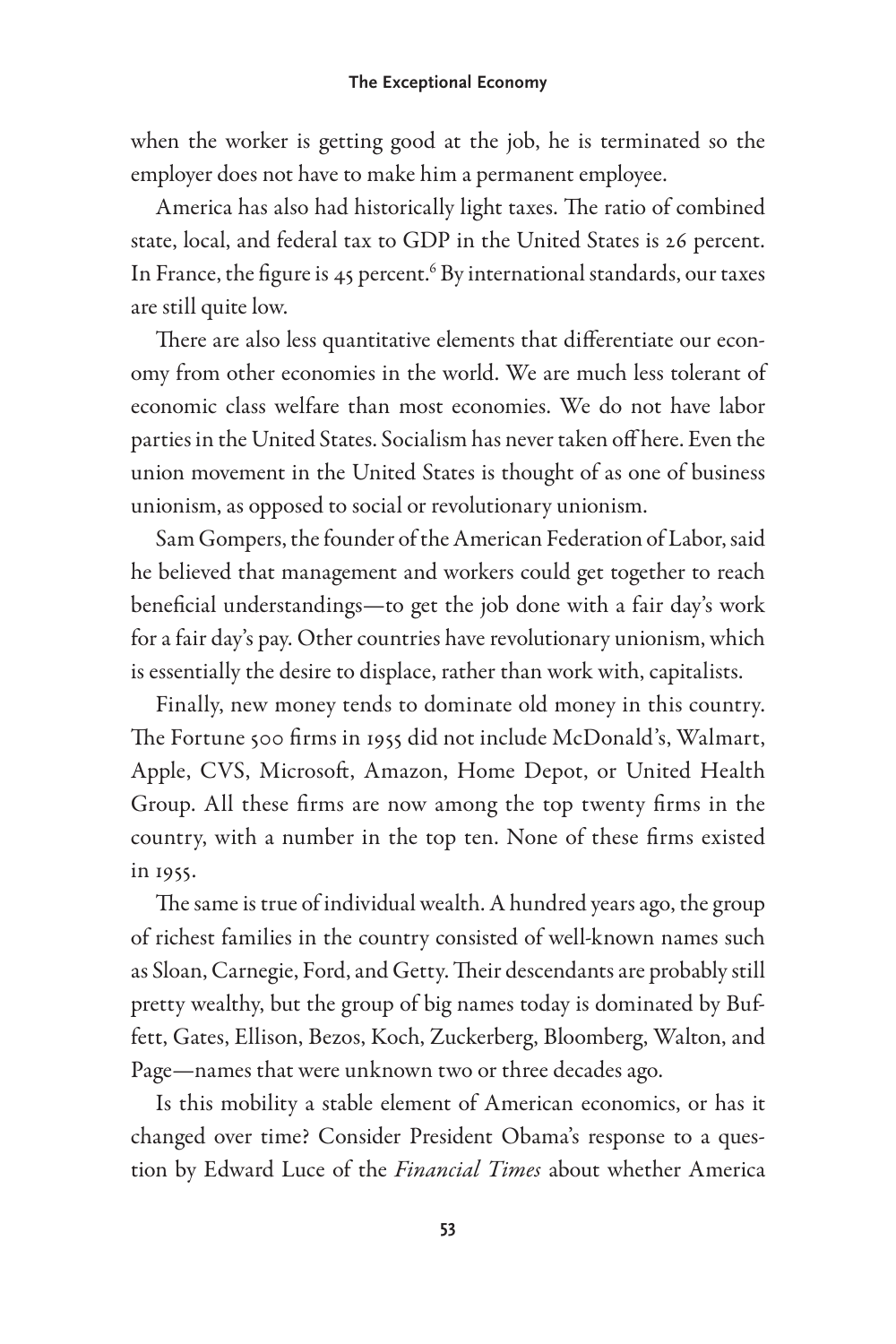is exceptional. Obama said, "I believe in American exceptionalism just as I suspect the Brits believe in British exceptionalism and the Greeks believe in Greek exceptionalism." That was a very tactful answer, but this is probably not the topic on which we want our president to be humble. It is not such a bad thing for the president of the United States to believe that we are the greatest country in the world, especially given evidence that supports that view.

Indeed, there was some erosion under President Obama in those factors that make America exceptional. Obama did not subscribe to the view that light regulation is beneficial. Nor did he seem to believe that incentives matter very much, emphasizing redistribution over growth as the most important feature in an economy, labeling growing inequality and lack of upward mobility the defining challenges of our times. We have seen in recent years the erosion of employment at will, and we have seen rising marginal tax rates.

During the Obama administration we saw increased regulation the Dodd-Frank Act, the Affordable Care Act, aggressive action by the Environmental Protection Agency, and the Department of the Interior's redefinition of navigable waters, among the most egregious. These moves may undermine the exceptionalism that has characterized the past two centuries.

Exceptionalism is not all about economics. While it is true that economic success affects our standard of living, it also affects our prominence in the world. Historically, the countries that have led the world politically tend to be the richest. It is expensive to have an army. It is expensive to have national defense. It is expensive to be a world leader. Consider ancient Rome, eighteenth- century Britain, and the United States in the twentieth century. All were at the time of prominence the richest economies in the world. The Soviet Union collapsed when it became impoverished and could no longer afford to support an enormous military. Russia's self-confidence and desire to affect its neighbors seem to vary with the price of oil, which is a significant source of government